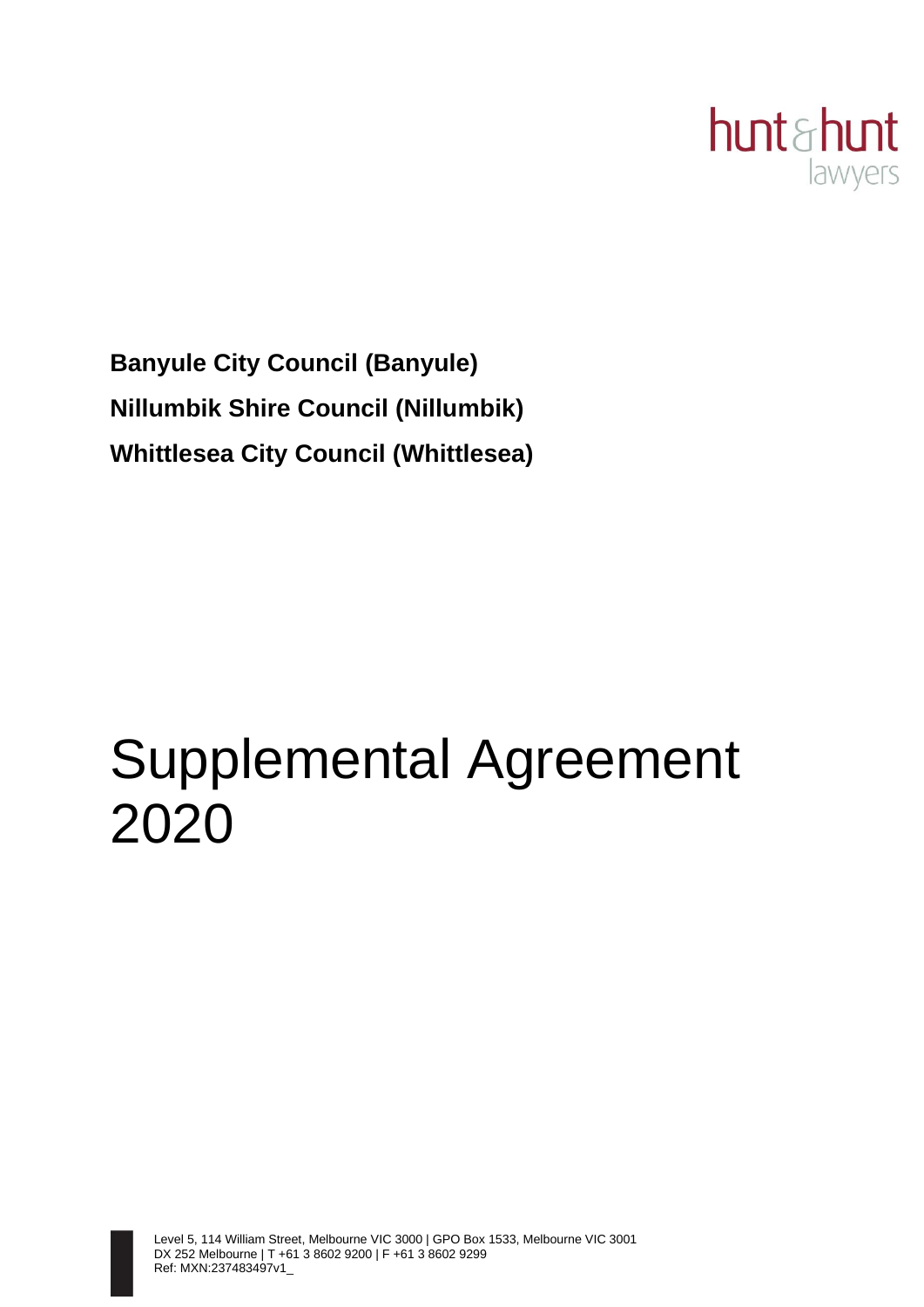# Supplemental Agreement 2020

# **Parties**

Banyule City Council 275 Upper Heidelberg Road, Ivanhoe, Victoria 3079 **("Banyule")**

Nillumbik Shire Council Civic Drive, Greensborough, Victoria 3088 **("Nillumbik")**

Whittlesea City Council 25 Ferres Boulevard, South Morang, Victoria 3752 **("Whittlesea")**

# **Background**

- A. Banyule, Nillumbik and Whittlesea are parties to an Agreement To Form Yarra Plenty Regional Library Service, made on **14 December 1995** and subsequently amended by Supplemental Agreements made in 2010 and 2015 (the Primary Agreement).
- B. The Primary Agreement was approved by the Minister administering the *Local Government Act 1989*, by a notice published in the *Victoria Government Gazette* on **21 December 1995.**
- C. Clause 14.1 of the Primary Agreement requires that the parties and the Board of the Yarra Plenty Regional Library Corporation review the operation of the Primary Agreement at least once in every five years.
- D. Banyule, Nillumbik and Whittlesea have, together with the Board of the Yarra Plenty Regional Library Corporation, reviewed the Primary Agreement in 2020 and have determined to amend the Primary Agreement in the manner set out in this Supplemental Agreement.

# Operative Provisions

## **1. Definitions and interpretation**

1.1 Definitions

In this Supplemental Agreement, unless the context or subject-matter indicates otherwise:

"**the Minister**" means he Minister Administering the *Local Government Act 1989*; and

"**the Primary Agreement**" means the Agreement To Form Yarra Plenty Regional Library Service, made on 14 December 1995 including the subsequent Supplemental Agreements made in 2010 and 2015.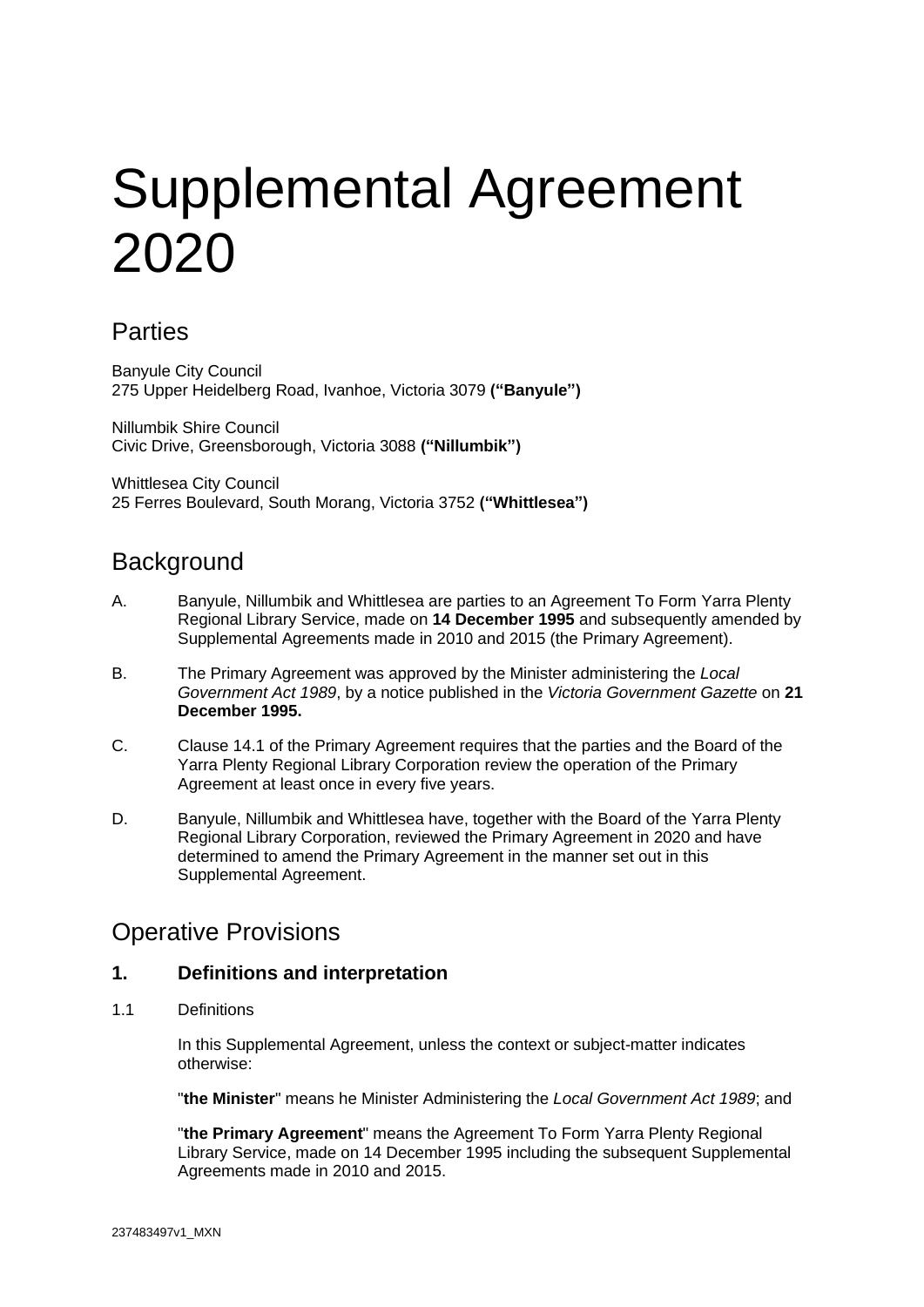## **2. Amendments**

- **2.1** The text of Schedule 1 to the Primary Agreement is deleted and replaced by the text of Annexure A to this Supplemental Agreement.
- **2.2** The text of Schedule 3 to the Primary Agreement is deleted and replaced by the text of Annexure B to this Supplemental Agreement.

## **3. Conditional Precedent**

This Supplemental Agreement has no effect until it is approved by the Minister in accordance with section 196(8) of the *Local Government Act 1989*.

#### **Executed on 2020**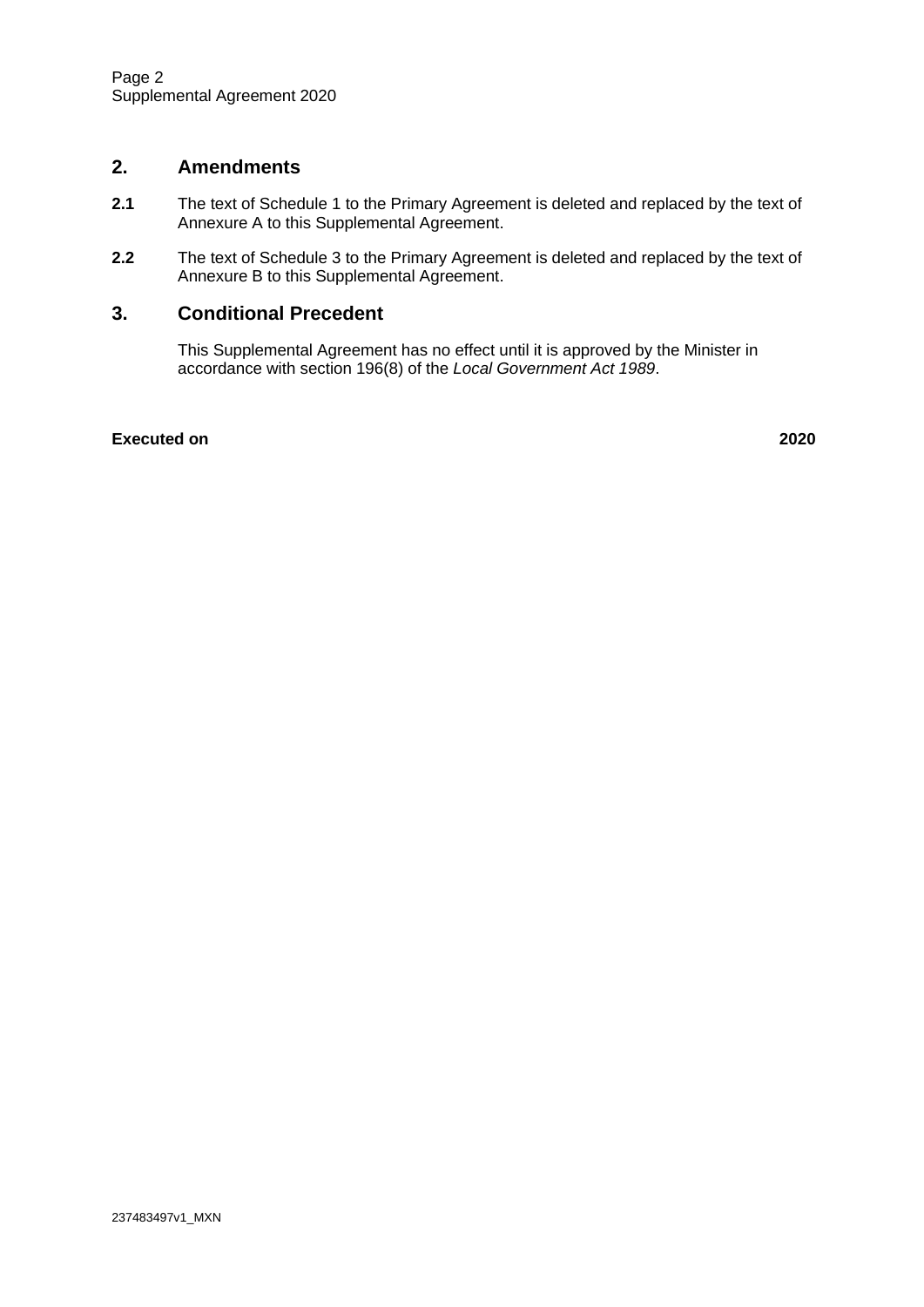Page 3 Supplemental Agreement 2020

# Signing Page

**Executed** by the parties as a deed on the date earlier specified.

**THE COMMON SEAL** of **BANYULE CITY COUNCIL** was hereunto affixed in the presence of:

Councillor:: .....................................................

Chief Executive Officer: ..................................

**THE COMMON SEAL** of **NILLUMBIK SHIRE COUNCIL** was hereunto affixed in the presence of:

Councillor:: .....................................................

Chief Executive Officer: ..................................

## **THE COMMON SEAL** of **WHITTLESEA CITY**

**COUNCIL** was hereunto affixed in the presence of:

Councillor:: .....................................................

Chief Executive Officer: ..................................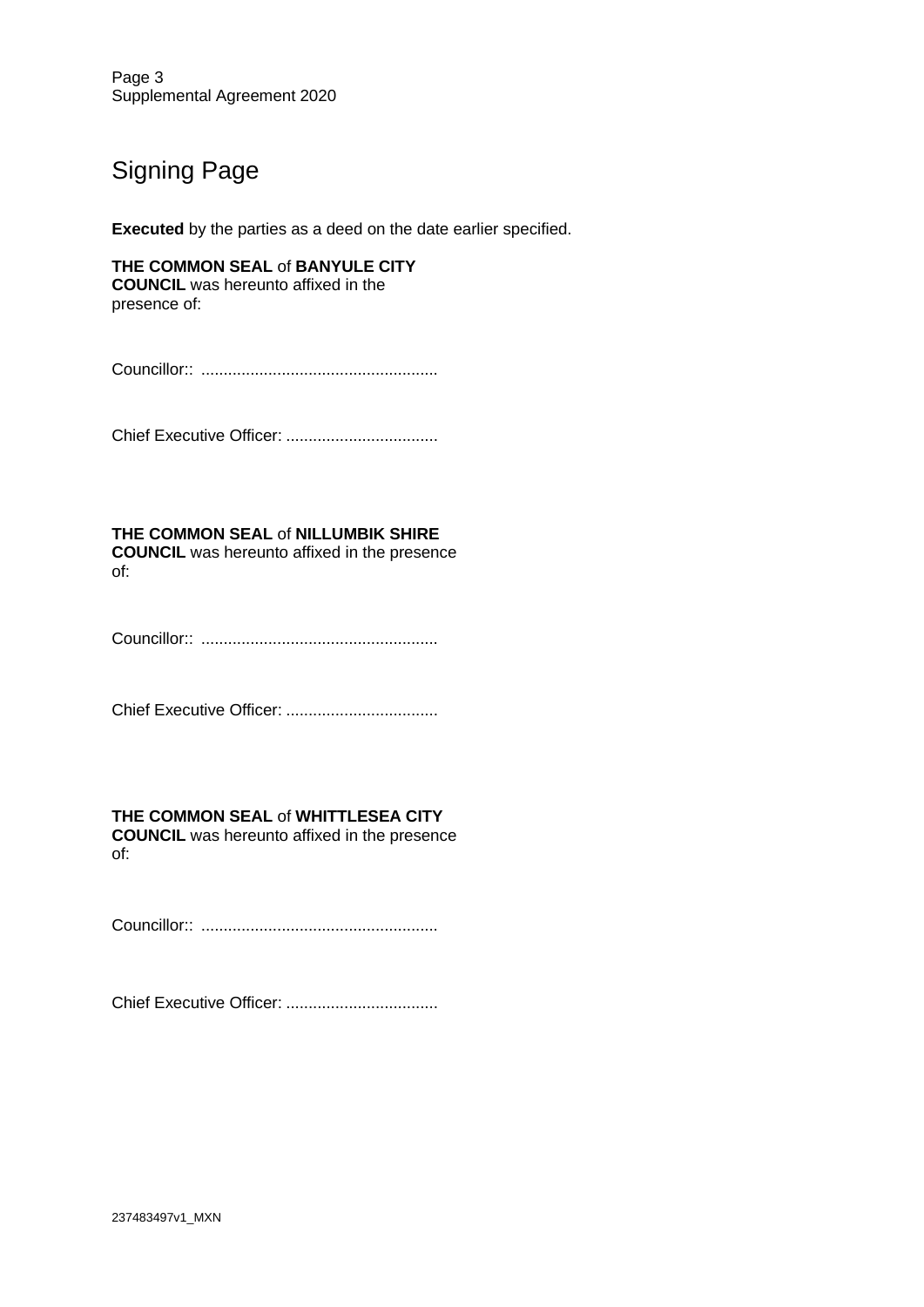# Annexure A

## **SCHEDULE 1**

#### **STATEMENT OF COUNCIL AND REGIONAL LIBRARY ASSETS**

#### **Part A**

#### **Council Assets provided for Regional Library Use:**

All building fixtures and fittings as purchased by a Council

All structural elements of each library building, including plumbing, heating and air conditioning systems, hot water supply

Located at:

#### **Banyule City Council**

- (a) Ivanhoe Library and Cultural Hub (ILCH) 275 Upper Heidelberg Road Ivanhoe 3079
- (b) Rosanna Branch Library 72 Turnham Avenue Rosanna 3084
- (c) Watsonia Branch Library 4-6 Ibbottson Street Watsonia 3087

#### **City of Whittlesea Council**

- (a) Lalor Branch Library 2A May Road Lalor 3075
- (b) Mill Park Branch Library 394 Plenty Road Mill Park 3082
- (c) Thomastown Branch Library 52 Main Street Thomastown 3074
- (d) Whittlesea Branch Library Whittlesea Community Activity Centre 57-61 Laurel Street Whittlesea 3757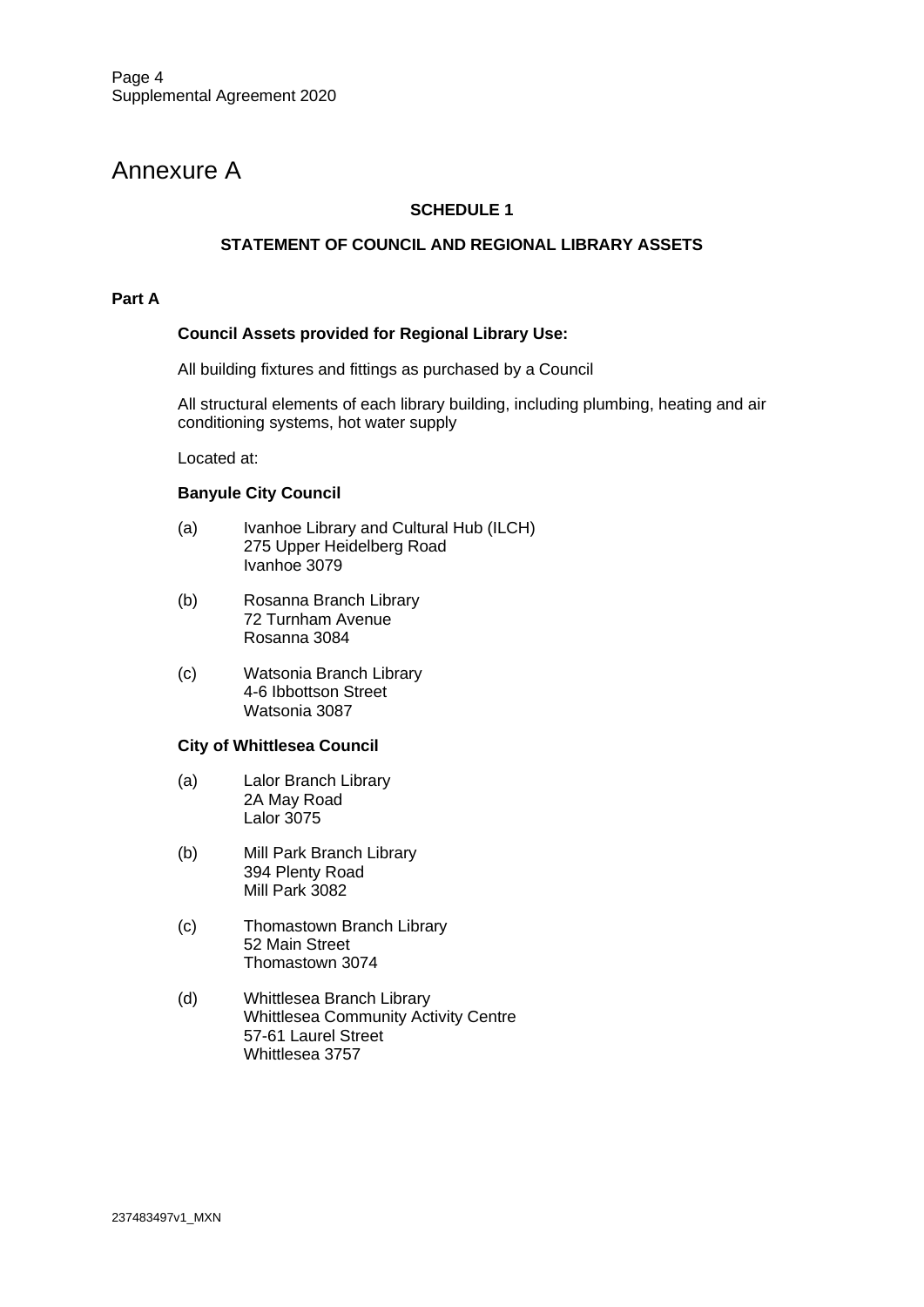## **Nillumbik Shire Council**

- (a) Diamond Valley Branch Library Civic Drive Greensborough 3088
- (b) Eltham Branch Library Panther Place Eltham 3095

#### **Part B**

#### **Regional Library Assets:**

Loose furniture including shelving

Books and other library materials

Computer hardware

All other Regional Library assets, as defined by the Library asset register